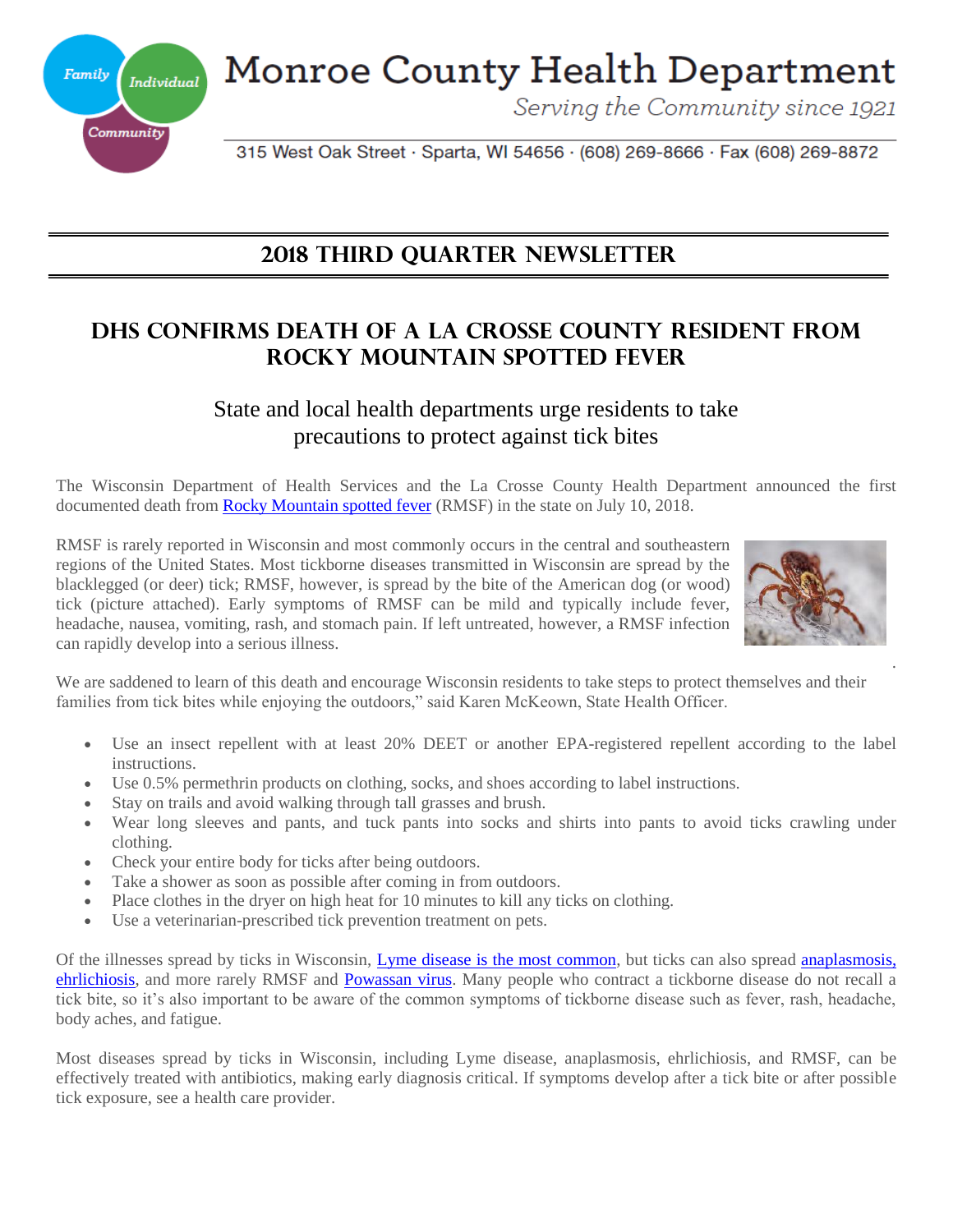## **Put Immunizations on Your Back-To-School List**



The school year is almost here, but will your child be ready? Besides shopping for school supplies, your back-to-school checklist should include making sure your child's health record is up to date.

According to the Centers for Disease Control and prevention (CDC), immunizations, also called vaccinations, are one of the greatest achievements in public health. Immunizations are cost effective and help fight preventable disease throughout the community. Every child entering a Wisconsin school or attending child care facilities is required to comply with the Wisconsin Student Immunization Law. Required immunizations include diphtheria-tetanus-pertussis (whooping cough), polio, measles-mumpsrubella, hepatitis B, Haemophilus influenza type B, varicella and pneumococcal. Meningococcal and human

papilloma virus vaccines are recommended for adolescents, but are not part of the law.

Vaccines prevent disease in people who receive them. Additionally, if enough people in the community are vaccinated, the entire community can be protected because there is little opportunity for an outbreak to occur.

Before vaccines, many children died from diseases like measles, pertussis (whooping cough), and Haemophilus influenza. Through the introduction of routine immunizations, these and other vaccine-preventable diseases occur much less often in the United States. However, the viruses and bacteria that cause these diseases still exist. Vaccinations are the best way to prevent these diseases and the serious effects they can cause.

Parents are encouraged to check their child's immunization records to ensure that they are protected and ready for a healthy school year. Parents can visit the Wisconsin Immunization Registry at<https://www.dhs.wisconsin.gov/immunization/wir.htm> or contact the Monroe County Health Department at 608-269-8666 or your health care provider.

## **August is Breastfeeding Awareness Month**

This month, and every month, focus on the healthy benefits of breastfeeding for your baby and yourself. This breastfeeding campaign, funded by the U.S. Department of Health and Human Services, serves to empower women to commit to breastfeeding.

The miracle of mother's milk is substantiated with scientific research highlighting the benefits for your baby which include:

- Breast milk provides the ideal nutrition for infants. It has a nearly perfect mix of vitamins, protein, and fat…everything your baby needs to grow.
- Breast milk provides nutrition in a form better digested by infants than formula.
- Breast milk contains antibodies that help your baby fight off viruses and bacteria.
- Breastfeeding lowers your baby's risk of having asthma or allergies.
- Babies who are breastfed exclusively for six months, without supplementation of formula, have fewer ear infections, respiratory illness, or diarrhea.
- Breastfeeding has been linked to higher IQ scores in some studies.
- Physical closeness, skin to skin touching, and eye contact help bonding and give your baby security.
- Breastfed infants are more likely to gain the right amount of weight as they grow preventing overweight children.
- Breastfeeding plays a role in the prevention of Sudden Infant Death Syndrome.

The benefits of breastfeeding for mother include:

- Burns extra calories, may help lose pregnancy weight faster.
- Breastfeeding releases oxytocin, helping to reduce uterine bleeding after birth.
- Lowers the risk of breast and ovarian cancer, and may lower your risk for osteoporosis.
- Breast milk is convenient no measuring or sterilizing bottles, and saves time and money.
- The most important benefit...bonding with your baby!

The Western Wisconsin Breastfeeding Coalition will be hosting the 2018 Big Latch On Saturday, August 4<sup>th</sup> from 10:00 am-12:00 pm at Myrick Park Drive, LaCrosse, WI. *The Big Latch On* is a global event that takes place at registered locations around the world where women gather together to breastfeed and offer peer support to each other. Their friends, family and community join this celebration to promote and support breastfeeding. For more information on this event, join *Western Wisconsin Breastfeeding Coalition*  on Facebook.

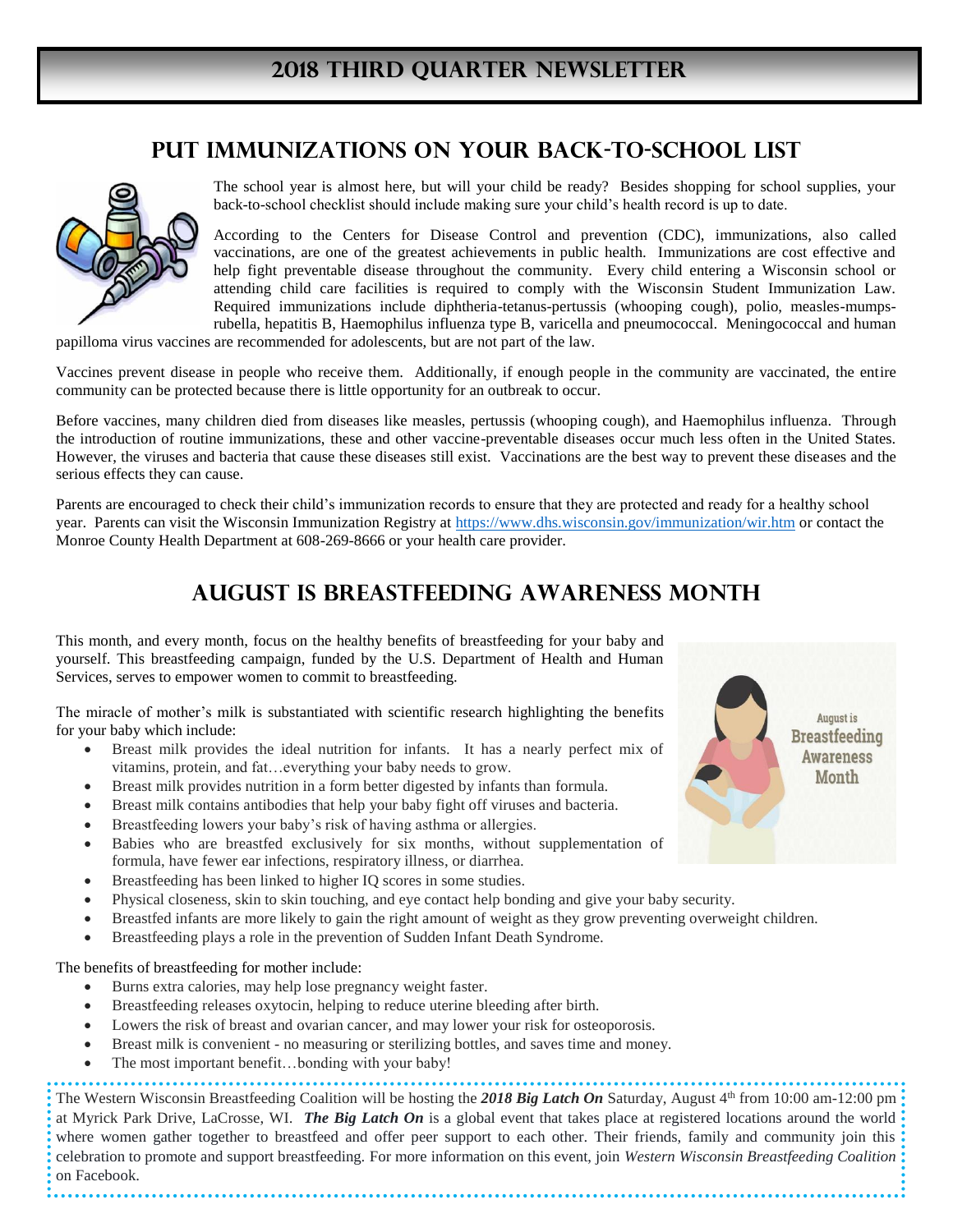## **2018 THIRD Quarter Newsletter**

# **Stepping** Falls Prevention Workshop

*Stepping On* is a research-based falls prevention workshop that teaches older adults how to take steps to prevent falls. Research shows that adults who take the workshop gain confidence, reduce falls by over 30% and have fewer hospitalizations and emergency department visits. *Stepping On* is specifically designed for:

- Anyone who is 60 and older
- Has had a fall in the past year
- Is fearful of falling
- Lives in their own home/apartment
- Does not have dementia
- Does not rely on a walker, scooter, or wheelchair indoors

Join us for this 7-week workshop from where you'll learn exercises and strategies to help prevent you from falling, learn information from local guest experts on exercise, vision, safety, and medications, and have the chance to meet other people!

*When: September 10th – October 22nd Time:* 10:00 a.m.-Noon *Cost:* \$10.00 *Location:* Tomah Memorial Hospital, Classroom C 321 Butts Ave., Tomah, WI 54660 *Registration:* Contact Tomah Memorial Hospital Community Health Educator, Mandi Hoppa Phone: 608-374-0211 / Email: [mhoppa@tomahhospital.org](mailto:mhoppa@tomahhospital.org)

## **DEMENTIA – FRIENDLY MONROE COUNTY**

### **What is a Dementia Friendly Community?**

Dementia friendly communities are places where individuals living with dementia:

- Are able to live good lives
- Have the ability to live as independently as possible
- Continue to be part of their communities
- Are met with understanding
- Are given support where necessary

#### **The Dementia Friendly Monroe County Coalition is offering free training to groups, organizations, and businesses about how they can be recognized as dementia friendly!**

Trainings can be tailored to:

- General Business
- Banks & Credit Unions
- Restaurants
- Faith communities
- Physical therapy, occupational therapy, or home health
- General Community
- Libraries
- Museums
- Parks
- Sports / recreation programs
- Healthcare
- Pharmacies
- **Dentists**
- Law Enforcement/1st Responders
- City planning

To request training, contact Julie or Kayleigh at the Monroe County Health Department at 608-269-8666.

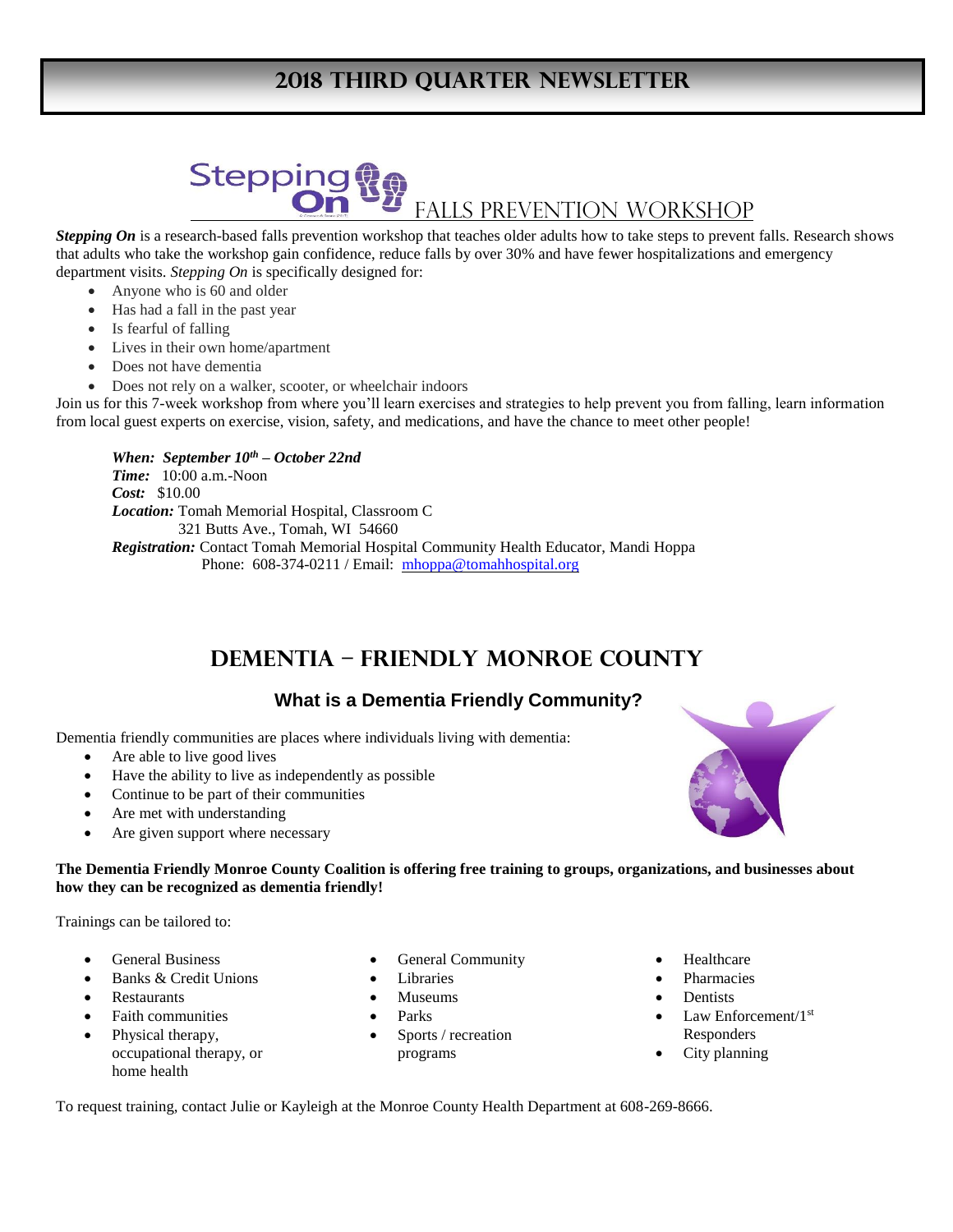# **To learn more about Men's health, facts and screening recommended, visit [www.menshealthmonth.org](http://www.menshealthmonth.org/) 2018 THIRD QUARTER NEWSLETTER**

## **Preparedness Corner - Emergency SUPPLY Kits**

Through its *Ready* Campaign, the Federal Emergency Management Agency (FEMA) educates and empowers Americans to take some simple steps to prepare for and respond to potential emergencies, including natural disasters and terrorist attacks. *Ready* asks individuals to do three key things: get an emergency supply kit, make a family emergency plan, and be informed about the different types of emergencies that could occur and their appropriate responses.

All Americans should have some basic supplies on hand in order to survive for at least three days if an emergency occurs. The following is a list of some basic items that every emergency supply kit should include. However, it is important that individuals review this list and consider where they live and the unique needs of their family in order to create an emergency supply kit that will meet these needs. Individuals should also consider having at least two emergency supply kits, one full kit at home and smaller portable kits in their workplace, vehicle or other places they spend time.

#### **Recommended Items to Include in a Basic Emergency Supply Kit:**

- Water, one gallon of water per person per day for at least three days, for drinking and sanitation
- Food, at least a three-day supply of non-perishable food
- Battery-powered or hand crank radio and a NOAA Weather Radio with tone alert and extra batteries for both
- $\checkmark$  Flashlight and extra batteries
- First aid kit
- Whistle to signal for help
- $\checkmark$  Dust mask, to help filter contaminated air and plastic sheeting and duct tape to shelter-in-place
- $\checkmark$  Moist towelettes, garbage bags and plastic ties for personal sanitation
- Wrench or pliers to turn off utilities
- $\checkmark$  Can opener for food (if kit contains canned food)
- Local maps



**Federal Emergency Management Agency** Washington, DC 20472



## **Why Are Fruits & Vegetables Important?**

Fruits and vegetables are high in vitamins, minerals and fiber. Everyone should be encouraged to eat a variety of fruits and vegetables, especially kids. There is a rainbow of colors to choose from, which provides a rich source of antioxidants, instead of sugary snacks and fast food, which are high in fat and sugar. The vitamins, minerals, fiber, and antioxidants found in fruits and vegetables provide many benefits: promotes good health and protects against disease, both now and in the future, ensures

healthy growth and development, and strengthens immune systems which helps fight illnesses. There is strong evidence to show that the nutrients found in fruits and vegetables can prevent chronic diseases. If you find it hard to fit fruits and vegetables into your everyday diet, try the following:

- Put your veggies on the top shelf of the refrigerator put them right up front where you will see them and remember them.
- Prepare a whole week's worth of vegetables over the weekend. This may go against the idea of eating fresh vegetables every day, but it is a lot more realistic for most of us and our busy schedules. This means washing, trimming, chopping, and even roasting or freezing if needed. You are more likely to add veggies to meals if they are ready to go!
- Mix them up! Whether it is a strawberry/banana, or a fruit and veggie mix, smoothies are an easy way to drink up your fruit and vegetable servings!
- Place colorful fruit where everyone can easily grab something for a snack on the run. Keep a bowl of fresh fruits or vegetables in the center of your kitchen table.